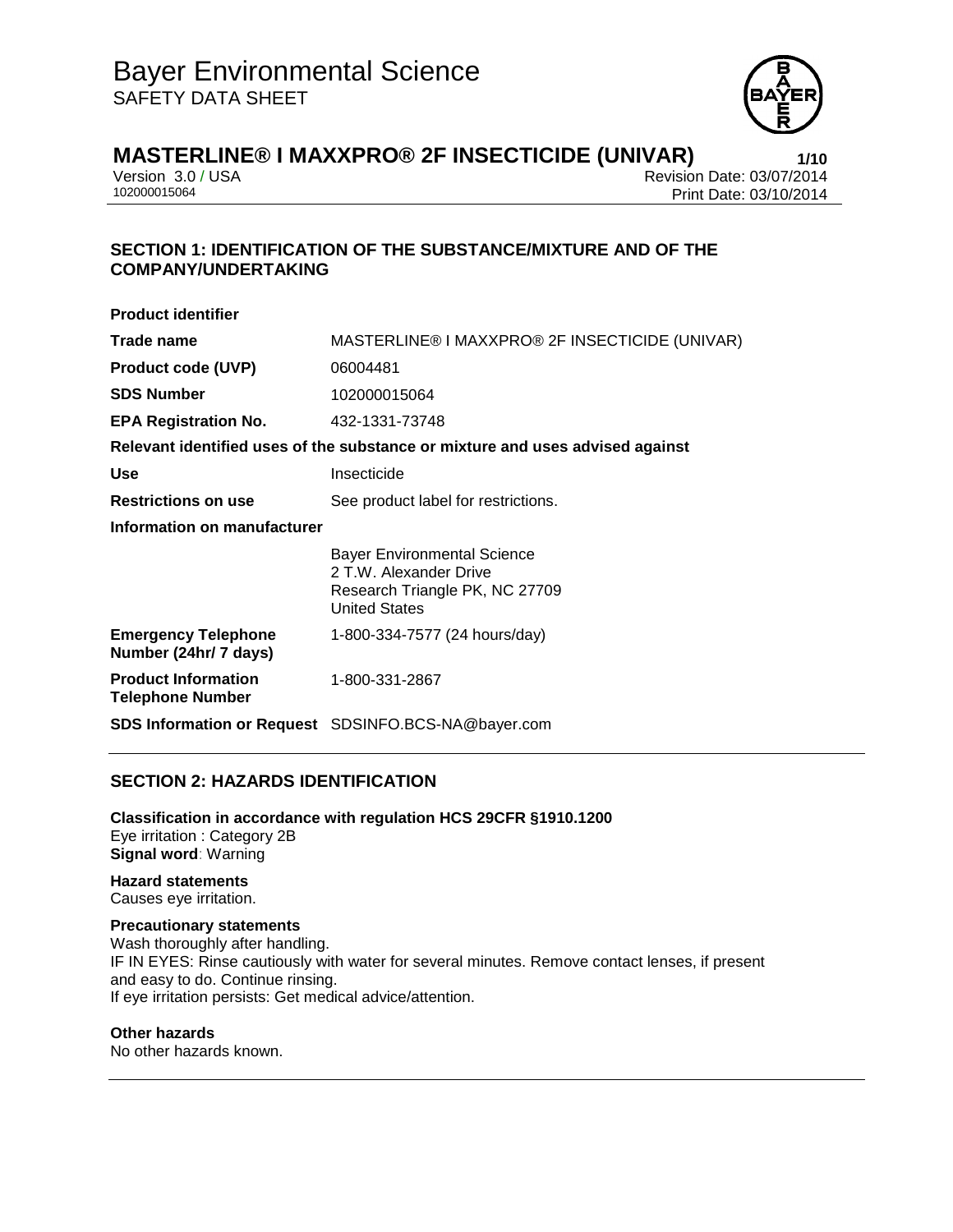

Version 3.0 / USA Revision Date: 03/07/2014<br>102000015064<br>Print Date: 03/10/2014 Print Date: 03/10/2014

## **SECTION 3: COMPOSITION/INFORMATION ON INGREDIENTS**

| <b>Hazardous Component Name</b> | CAS-No.     | Average % by |
|---------------------------------|-------------|--------------|
| Imidacloprid                    | 138261-41-3 | 21.40        |
| Glycerine                       | $56-81-5$   | 10.00        |

**CAS-No. Average % by Weight**<br>138261-41-3 21.40 138261-41-3 21.40<br>56-81-5 10.00

## **SECTION 4: FIRST AID MEASURES**

| <b>Description of first aid measures</b>                                   |                                                                                                                                                                                                                                                                                                           |  |
|----------------------------------------------------------------------------|-----------------------------------------------------------------------------------------------------------------------------------------------------------------------------------------------------------------------------------------------------------------------------------------------------------|--|
| <b>General advice</b>                                                      | When possible, have the product container or label with you when<br>calling a poison control center or doctor or going for treatment.                                                                                                                                                                     |  |
| <b>Inhalation</b>                                                          | Move to fresh air. If person is not breathing, call 911 or an ambulance,<br>then give artificial respiration, preferably mouth-to-mouth if possible.<br>Call a physician or poison control center immediately.                                                                                            |  |
| <b>Skin contact</b>                                                        | Take off contaminated clothing and shoes immediately. Wash off<br>immediately with plenty of water for at least 15 minutes. Call a<br>physician or poison control center immediately.                                                                                                                     |  |
| Eye contact                                                                | Hold eye open and rinse slowly and gently with water for 15-20<br>minutes. Remove contact lenses, if present, after the first 5 minutes,<br>then continue rinsing eye. Call a physician or poison control center<br>immediately.                                                                          |  |
| Ingestion                                                                  | Call a physician or poison control center immediately. Rinse out mouth<br>and give water in small sips to drink. DO NOT induce vomiting unless<br>directed to do so by a physician or poison control center. Never give<br>anything by mouth to an unconscious person. Do not leave victim<br>unattended. |  |
| Most important symptoms and effects, both acute and delayed                |                                                                                                                                                                                                                                                                                                           |  |
| <b>Symptoms</b>                                                            | To date no symptoms are known.                                                                                                                                                                                                                                                                            |  |
| Indication of any immediate medical attention and special treatment needed |                                                                                                                                                                                                                                                                                                           |  |
| <b>Treatment</b>                                                           | Appropriate supportive and symptomatic treatment as indicated by the<br>patient's condition is recommended. There is no specific antidote.                                                                                                                                                                |  |

## **SECTION 5: FIREFIGHTING MEASURES**

| <b>Extinguishing media</b>                               |                                                                                                             |
|----------------------------------------------------------|-------------------------------------------------------------------------------------------------------------|
| <b>Suitable</b>                                          | Water spray, Foam, Carbon dioxide (CO2), Dry chemical                                                       |
| <b>Unsuitable</b>                                        | None known.                                                                                                 |
| <b>Advice for firefighters</b>                           |                                                                                                             |
| <b>Special protective</b><br>equipment for fire-fighters | Firefighters should wear NIOSH approved self-contained breathing<br>apparatus and full protective clothing. |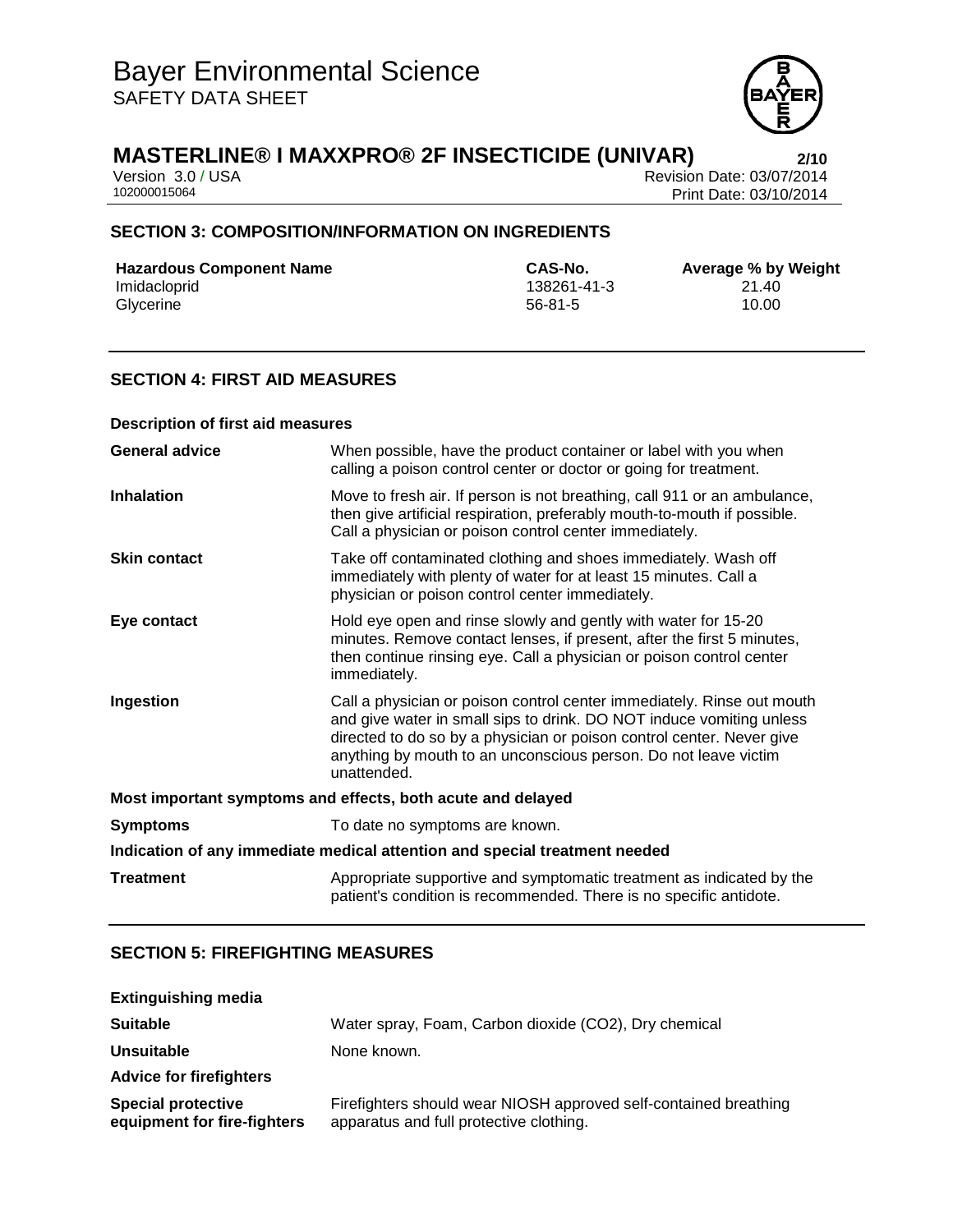

# **MASTERLINE® I MAXXPRO® 2F INSECTICIDE (UNIVAR) 3/10**

| Version 3.0 / USA |  |
|-------------------|--|
| 102000015064      |  |

Revision Date: 03/07/2014 Print Date: 03/10/2014

| <b>Further information</b>                            | Keep out of smoke. Fight fire from upwind position. Cool closed<br>containers exposed to fire with water spray. Do not allow run-off from<br>fire fighting to enter drains or water courses. |
|-------------------------------------------------------|----------------------------------------------------------------------------------------------------------------------------------------------------------------------------------------------|
| <b>Flash point</b><br><b>Autoignition temperature</b> | >93 °C<br>no data available                                                                                                                                                                  |
| Lower explosion limit                                 | no data available                                                                                                                                                                            |
| <b>Upper explosion limit</b>                          | no data available                                                                                                                                                                            |
| <b>Explosivity</b>                                    | not applicable                                                                                                                                                                               |
| <b>Dust explosion class</b>                           | Not applicable.                                                                                                                                                                              |

# **SECTION 6: ACCIDENTAL RELEASE MEASURES**

# **Personal precautions, protective equipment and emergency procedures Precautions Keep unauthorized people away. Isolate hazard area. Avoid contact** with spilled product or contaminated surfaces. **Methods and materials for containment and cleaning up Methods for cleaning up** Soak up with inert absorbent material (e.g. sand, silica gel, acid binder, universal binder, sawdust). Collect and transfer the product into a properly labelled and tightly closed container. Clean contaminated floors and objects thoroughly, observing environmental regulations. **Additional advice** Use personal protective equipment. Do not allow to enter soil, waterways or waste water canal. **Reference to other sections** Information regarding safe handling, see section 7. Information regarding personal protective equipment, see section 8. Information regarding waste disposal, see section 13.

# **SECTION 7: HANDLING AND STORAGE**

## **Precautions for safe handling**

**Advice on safe handling** Handle and open container in a manner as to prevent spillage. Maintain exposure levels below the exposure limit through the use of general and local exhaust ventilation. **Hygiene measures** Wash hands thoroughly with soap and water after handling and before eating, drinking, chewing gum, using tobacco, using the toilet or applying cosmetics. Remove Personal Protective Equipment (PPE) immediately after handling this product. Before removing gloves clean them with soap and water. Remove soiled clothing immediately and clean thoroughly before using again. Wash thoroughly and put on clean clothing.

## **Conditions for safe storage, including any incompatibilities**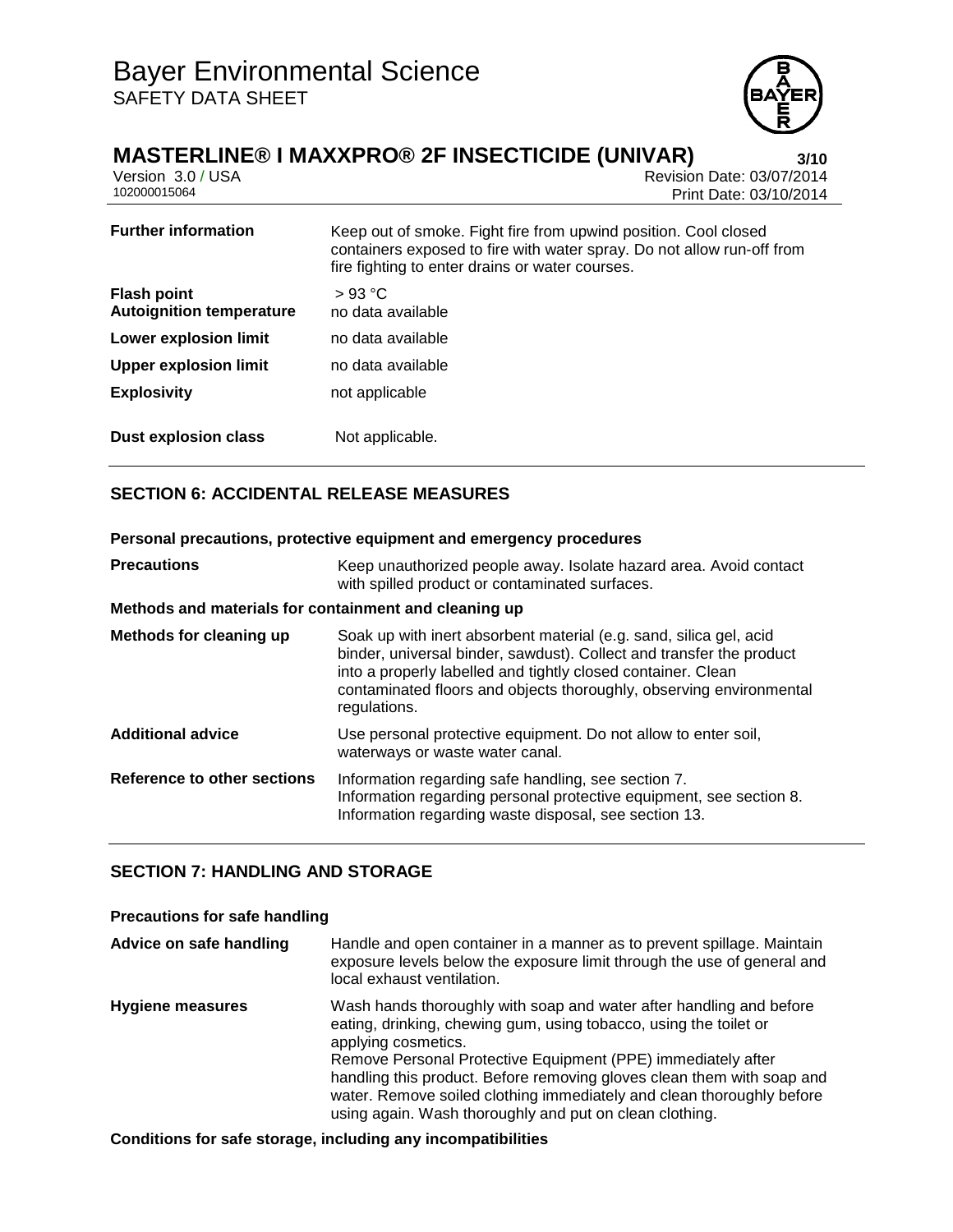

Version 3.0 / USA Revision Date: 03/07/2014<br>102000015064<br>Print Date: 03/10/2014 Print Date: 03/10/2014

#### **Requirements for storage areas and containers**

Store in a cool, dry place and in such a manner as to prevent cross contamination with other crop protection products, fertilizers, food, and feed. Store in original container and out of the reach of children, preferably in a locked storage area.

# **SECTION 8: EXPOSURE CONTROLS/PERSONAL PROTECTION**

#### **Control parameters**

| <b>Components</b>                                       | CAS-No.       | <b>Control parameters</b>   | <b>Update</b> | <b>Basis</b>       |
|---------------------------------------------------------|---------------|-----------------------------|---------------|--------------------|
| Imidacloprid                                            | 138261-41-3   | $0.7$ mg/m $3$<br>(TWA)     |               | OES BCS*           |
| Imidacloprid                                            | 138261-41-3   | $5$ ug/m $3$<br>(AN ESL)    | 07 2011       | <b>TX ESL</b>      |
| Imidacloprid                                            | 138261-41-3   | 50ug/m3<br>(ST ESL)         | 07 2011       | <b>TX ESL</b>      |
| Glycerine<br>(Total dust.)                              | $56 - 81 - 5$ | 15 mg/m3<br>(PEL)           | 02 2006       | OSHA <sub>Z1</sub> |
| Glycerine<br>(Respirable fraction.)                     | 56-81-5       | $5$ mg/m $3$<br>(PEL)       | 02 2006       | OSHA <sub>Z1</sub> |
| Glycerine<br>(Respirable fraction.)                     | $56 - 81 - 5$ | $5$ mg/m $3$<br>(TWA)       | 1989          | OSHA Z1A           |
| Glycerine<br>(Total dust.)                              | $56 - 81 - 5$ | 10 mg/m3<br>(TWA)           | 1989          | OSHA Z1A           |
| Glycerine<br>(Total dust and mist.)                     | 56-81-5       | 10 mg/m3<br>(TWA)           | 06 2008       | TN OEL             |
| Glycerine<br>(Respirable fraction and<br>dust or fume.) | $56 - 81 - 5$ | $5 \text{ mg/m}$ 3<br>(TWA) | 06 2008       | TN OEL             |
| Glycerine<br>(Particulate.)                             | 56-81-5       | 50ug/m3<br>(ST ESL)         | 02 2013       | <b>TX ESL</b>      |
| Glycerine<br>(Particulate.)                             | $56 - 81 - 5$ | $5$ ug/m $3$<br>(AN ESL)    | 02 2013       | <b>TX ESL</b>      |
| Glycerine<br>(Vapor.)                                   | $56 - 81 - 5$ | 100ug/m3<br>(AN ESL)        | 02 2013       | <b>TX ESL</b>      |
| Glycerine<br>(Vapor.)                                   | $56 - 81 - 5$ | 1000ug/m3<br>(ST ESL)       | 02 2013       | <b>TX ESL</b>      |

\*OES BCS: Internal Bayer CropScience "Occupational Exposure Standard"

#### **Exposure controls**

#### **Personal protective equipment**

In normal use and handling conditions please refer to the label and/or leaflet. In all other cases the following recommendations would apply.

**Respiratory protection** When respirators are required, select NIOSH approved equipment based on actual or potential airborne concentrations and in accordance with the appropriate regulatory standards and/or industry recommendations.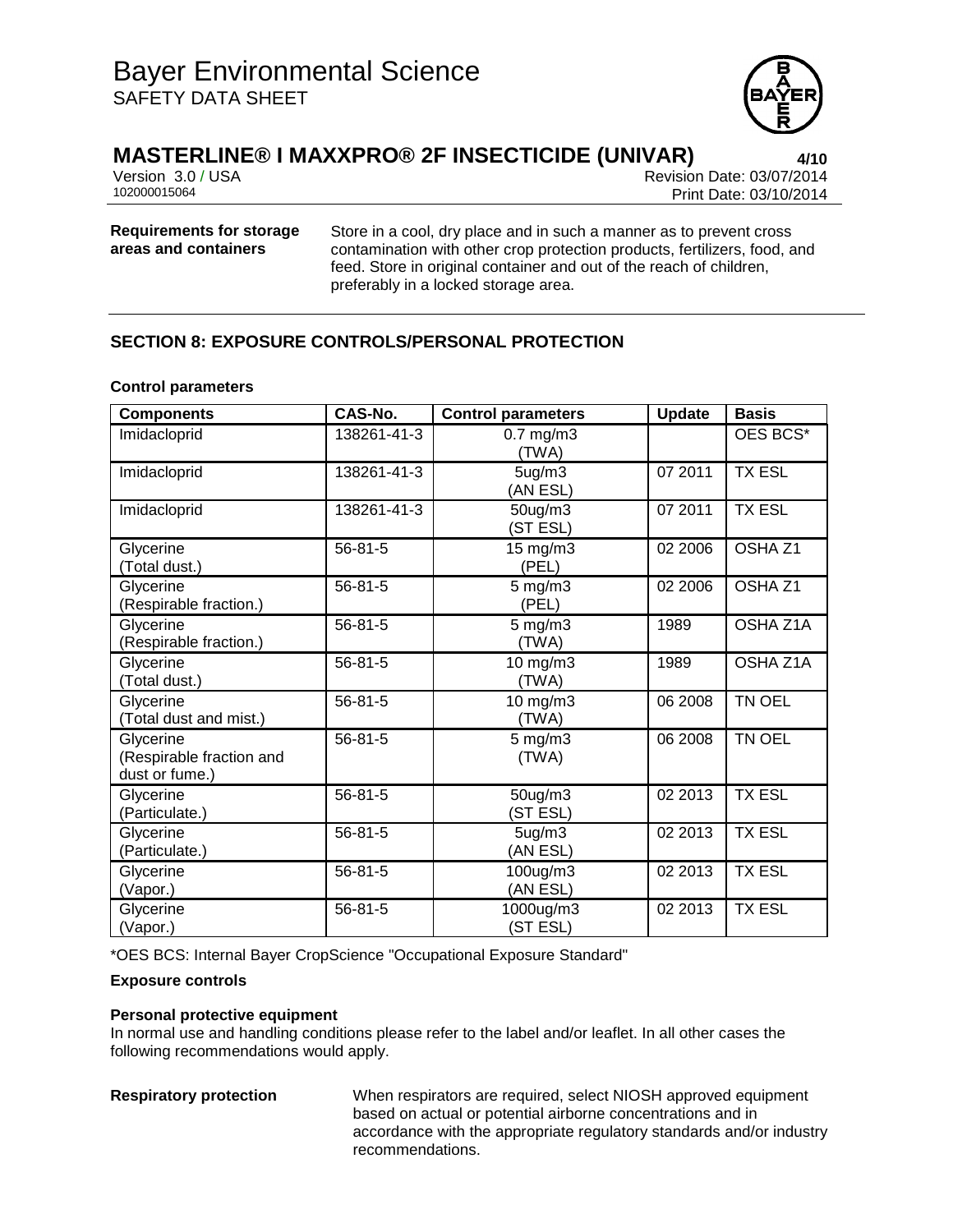

Version 3.0 / USA Revision Date: 03/07/2014<br>102000015064<br>Print Date: 03/10/2014 Print Date: 03/10/2014

| <b>Hand protection</b>             | Chemical resistant nitrile rubber gloves                                                                                                                                                              |
|------------------------------------|-------------------------------------------------------------------------------------------------------------------------------------------------------------------------------------------------------|
| Eye protection                     | Tightly fitting safety goggles                                                                                                                                                                        |
| Skin and body protection           | Wear long-sleeved shirt and long pants and shoes plus socks.                                                                                                                                          |
| <b>General protective measures</b> | Follow manufacturer's instructions for cleaning/maintaining PPE. If<br>no such instructions for washables, use detergent and warm/tepid<br>water.<br>Keep and wash PPE separately from other laundry. |

# **SECTION 9. PHYSICAL AND CHEMICAL PROPERTIES**

| Appearance                                              | white to light beige                   |
|---------------------------------------------------------|----------------------------------------|
| <b>Physical State</b>                                   | liquid suspension                      |
| Odor                                                    | mild                                   |
| <b>Odour Threshold</b>                                  | no data available                      |
| рH                                                      | 7.5                                    |
| <b>Vapor Pressure</b>                                   | no data available                      |
| Vapor Density (Air = 1)                                 | no data available                      |
| <b>Density</b>                                          | 1.12 g/cm <sup>3</sup> at 20 °C        |
| <b>Evapouration rate</b>                                | no data available                      |
| <b>Boiling Point</b><br><b>Melting / Freezing Point</b> | no data available<br>-6.7 °C / 19.9 °F |
| <b>Water solubility</b>                                 | dispersible                            |
| <b>Minimum Ignition Energy</b>                          | not applicable                         |
| <b>Decomposition</b><br>temperature                     | no data available                      |
| <b>Partition coefficient: n-</b><br>octanol/water       | no data available                      |
| <b>Viscosity</b>                                        | 350 - 600 mPa.s                        |
| <b>Flash point</b><br><b>Autoignition temperature</b>   | > 93 °C<br>no data available           |
| <b>Lower explosion limit</b>                            | no data available                      |
| <b>Upper explosion limit</b>                            | no data available                      |
| <b>Explosivity</b>                                      | not applicable                         |
| <b>Dust explosion class</b>                             | Not applicable.                        |
|                                                         |                                        |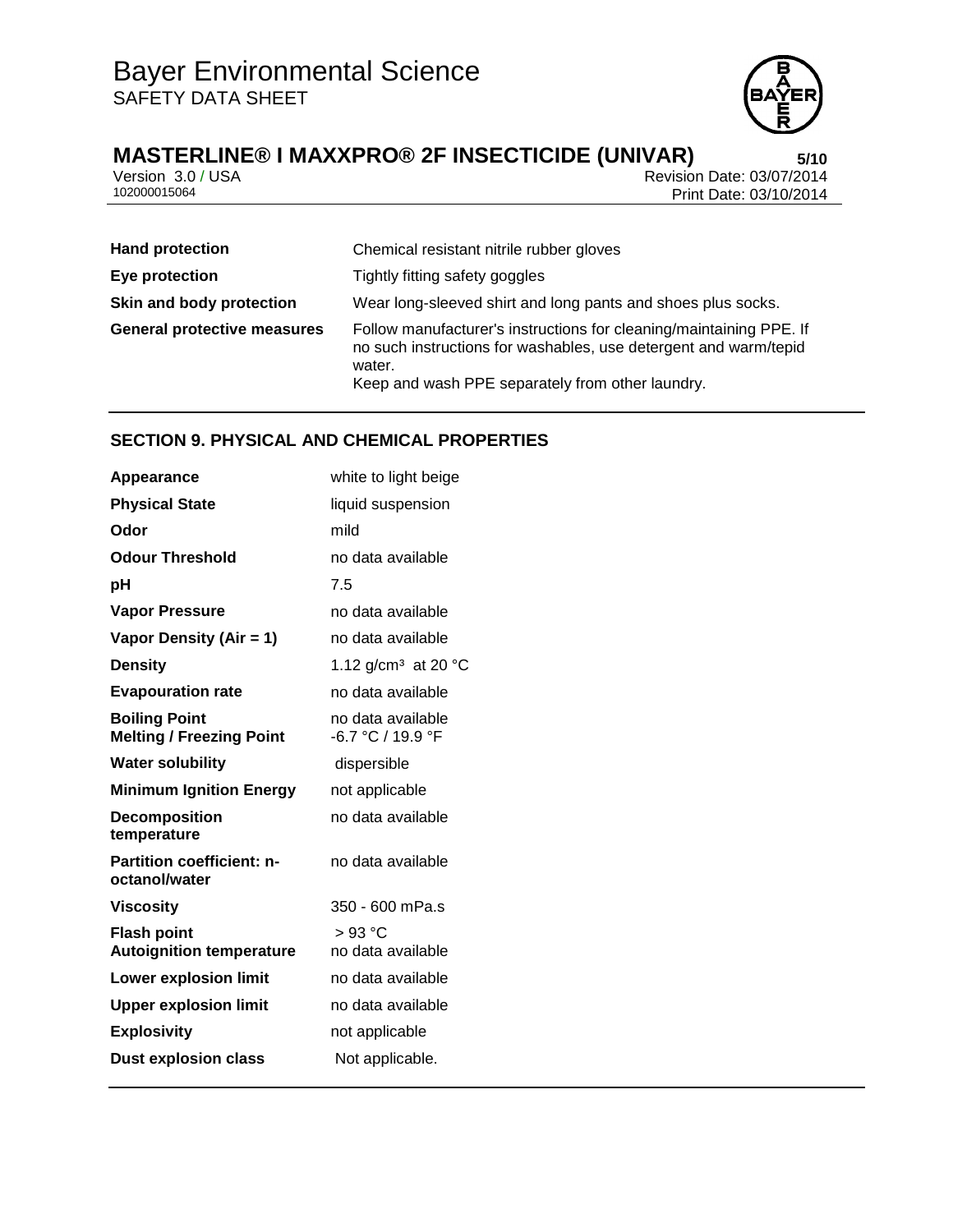

Version 3.0 / USA Revision Date: 03/07/2014<br>102000015064<br>Print Date: 03/10/2014 Print Date: 03/10/2014

# **SECTION 10: STABILITY AND REACTIVITY**

| <b>Reactivity</b>                            |                                                                    |
|----------------------------------------------|--------------------------------------------------------------------|
| <b>Thermal decomposition</b>                 | no data available                                                  |
| <b>Chemical stability</b>                    | Stable under recommended storage conditions.                       |
| <b>Possibility of hazardous</b><br>reactions | No dangerous reaction known under conditions of normal use.        |
| <b>Conditions to avoid</b>                   | freezing                                                           |
| Incompatible materials                       | no data available                                                  |
| <b>Hazardous decomposition</b><br>products   | No decomposition products expected under normal conditions of use. |

## **SECTION 11: TOXICOLOGICAL INFORMATION**

| <b>Exposure routes</b>               | Ingestion, Skin Absorption, Eye contact, Inhalation                                                                                                            |  |
|--------------------------------------|----------------------------------------------------------------------------------------------------------------------------------------------------------------|--|
| <b>Immediate Effects</b><br>Eye      | May cause mild irritation to eyes.                                                                                                                             |  |
| <b>Skin</b>                          | May cause slight irritation. Harmful if absorbed through skin.                                                                                                 |  |
| Ingestion                            | Harmful if swallowed.                                                                                                                                          |  |
| Information on toxicological effects |                                                                                                                                                                |  |
| <b>Acute oral toxicity</b>           | LD50 (male rat) $> 4,870$ mg/kg<br>LD50 (female rat) 4,143 mg/kg                                                                                               |  |
| <b>Acute inhalation toxicity</b>     | LC50 (male/female combined rat) $>$ 5.33 mg/l<br>Exposure time: 4 h<br>Determined in the form of liquid aerosol.<br>(actual)                                   |  |
|                                      | LC50 (male/female combined rat) $>$ 20 mg/l<br>Exposure time: 1 h<br>Determined in the form of liquid aerosol.<br>Extrapolated from the 4 hr LC50.<br>(actual) |  |
| <b>Acute dermal toxicity</b>         | LD50 (male/female combined rabbit) $>$ 2,000 mg/kg                                                                                                             |  |
| <b>Skin irritation</b>               | No skin irritation (rabbit)                                                                                                                                    |  |
| <b>Eye irritation</b>                | Minimally irritating. (rabbit)                                                                                                                                 |  |
| <b>Sensitisation</b>                 | Non-sensitizing. (guinea pig)                                                                                                                                  |  |
|                                      |                                                                                                                                                                |  |

## **Assessment repeated dose toxicity**

Imidacloprid did not cause specific target organ toxicity in experimental animal studies.

#### **Assessment Mutagenicity**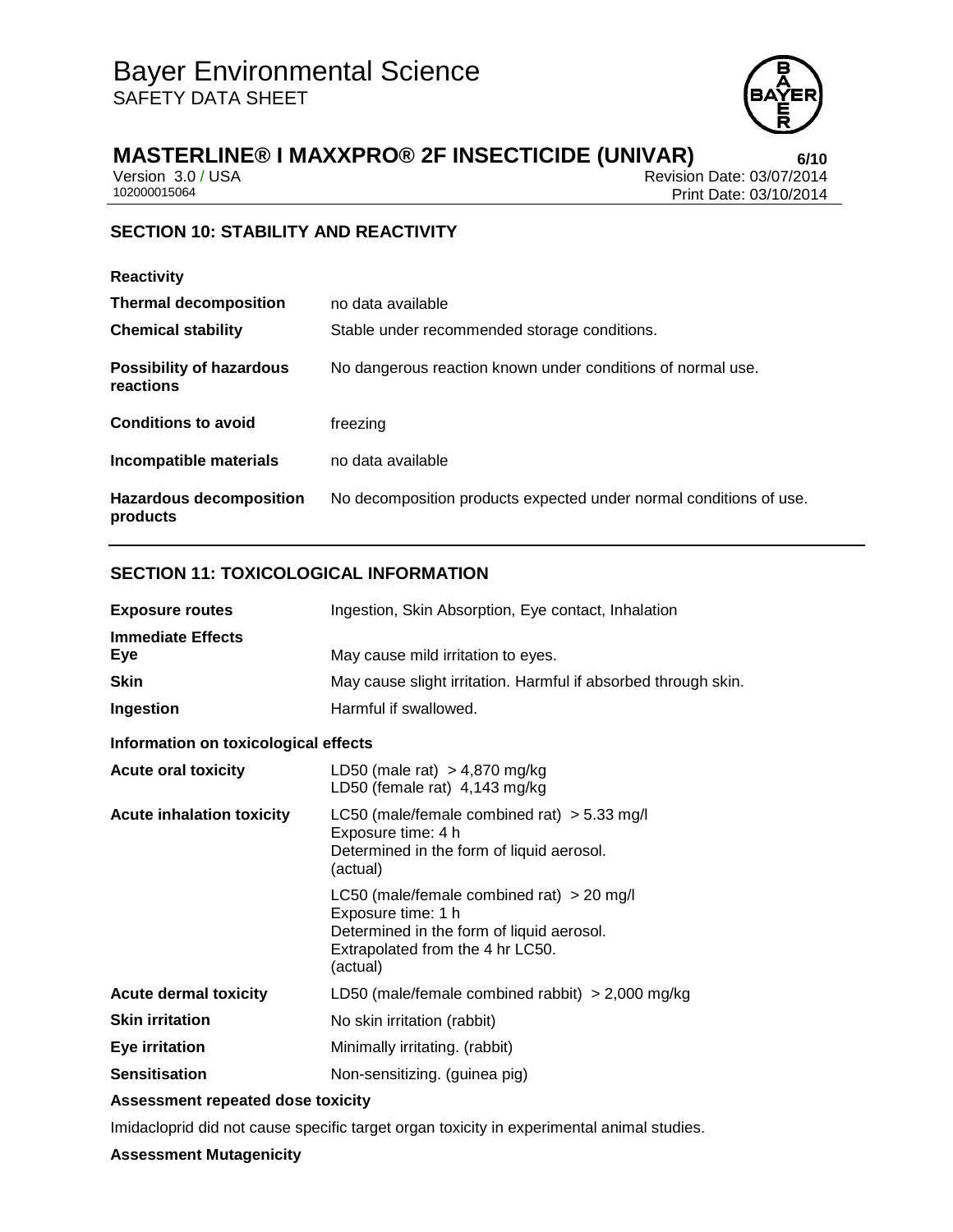

# **MASTERLINE® I MAXXPRO® 2F INSECTICIDE (UNIVAR) 7/10**

Version 3.0 / USA Revision Date: 03/07/2014<br>102000015064<br>Print Date: 03/10/2014 Print Date: 03/10/2014

Imidacloprid was not mutagenic or genotoxic based on the overall weight of evidence in a battery of in vitro and in vivo tests.

#### **Assessment Carcinogenicity**

Imidacloprid was not carcinogenic in lifetime feeding studies in rats and mice.

**ACGIH**

None.

**NTP**

None.

**IARC**

None.

**OSHA**

None.

#### **Assessment toxicity to reproduction**

Imidacloprid caused reproduction toxicity in a two-generation study in rats only at dose levels also toxic to the parent animals. The reproduction toxicity seen with Imidacloprid is related to parental toxicity.

## **Assessment developmental toxicity**

Imidacloprid caused developmental toxicity only at dose levels toxic to the dams. The developmental effects seen with Imidacloprid are related to maternal toxicity.

#### **Further information**

Only acute toxicity studies have been performed on the formulated product. The non-acute information pertains to the active ingredient(s).

## **SECTION 12: ECOLOGICAL INFORMATION**

| <b>Toxicity to fish</b>                     | LC50 (Rainbow trout (Oncorhynchus mykiss)) 211 mg/l<br>Exposure time: 96 h<br>The value mentioned relates to the active ingredient imidacloprid.       |
|---------------------------------------------|--------------------------------------------------------------------------------------------------------------------------------------------------------|
| <b>Toxicity to aquatic</b><br>invertebrates | EC50 (Water flea (Daphnia magna)) 85 mg/l<br>Exposure time: 48 h<br>The value mentioned relates to the active ingredient imidacloprid.                 |
|                                             | LC50 (Chironomus riparius (non-biting midge)) 0.0552 mg/l<br>Exposure time: 24 h<br>The value mentioned relates to the active ingredient imidacloprid. |
| <b>Toxicity to aquatic plants</b>           | EC50 (Desmodesmus subspicatus) > 10 mg/l<br>Growth rate; Exposure time: 72 h<br>The value mentioned relates to the active ingredient imidacloprid.     |
| <b>Biodegradability</b>                     | Imidacloprid: ; not rapidly biodegradable                                                                                                              |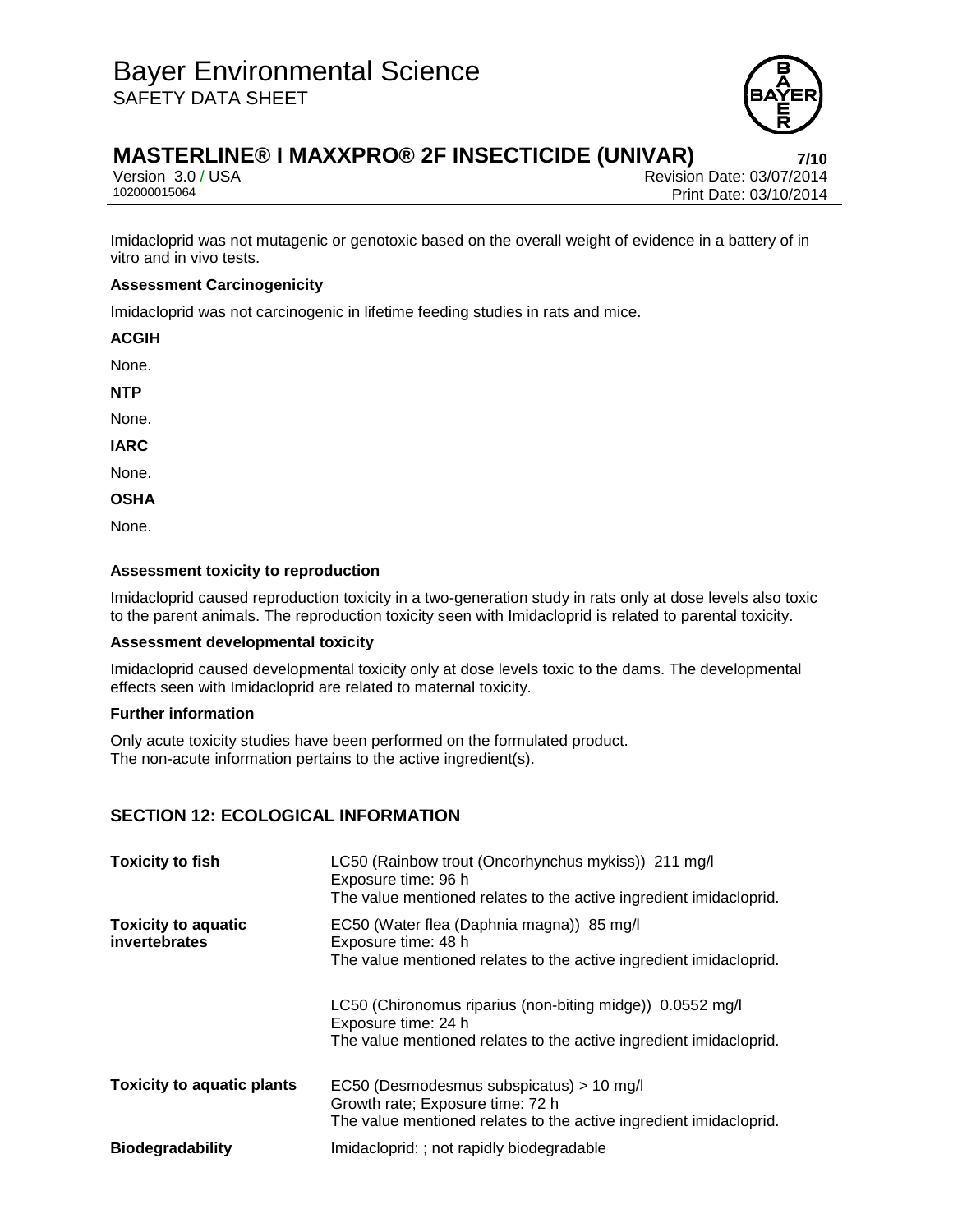

Version 3.0 / USA Revision Date: 03/07/2014<br>102000015064<br>Print Date: 03/10/2014 Print Date: 03/10/2014

| <b>Koc</b>                       | Imidacloprid: Koc: 225                                                                                                                                                                                                                                                                                                                                                                                                                    |  |  |
|----------------------------------|-------------------------------------------------------------------------------------------------------------------------------------------------------------------------------------------------------------------------------------------------------------------------------------------------------------------------------------------------------------------------------------------------------------------------------------------|--|--|
| <b>Bioaccumulation</b>           | Imidacloprid: ; Does not bioaccumulate.                                                                                                                                                                                                                                                                                                                                                                                                   |  |  |
| <b>Mobility in soil</b>          | Imidacloprid: Moderately mobile in soils                                                                                                                                                                                                                                                                                                                                                                                                  |  |  |
| <b>Environmental precautions</b> | Do not apply directly to water, to areas where surface water is present<br>or to intertidal areas below the mean high water mark.<br>Do not contaminate surface or ground water by cleaning equipment or<br>disposal of wastes, including equipment wash water.<br>Apply this product as specified on the label.<br>Do not apply this product or allow it to drift to blooming crops or weeds if<br>bees are visiting the treatment area. |  |  |

# **SECTION 13: DISPOSAL CONSIDERATIONS**

#### **Waste treatment methods**

| <b>Product</b>                | Do not contaminate water, food, or feed by disposal.<br>Dispose in accordance with all local, state/provincial and federal<br>regulations.                                                                                                                                    |  |
|-------------------------------|-------------------------------------------------------------------------------------------------------------------------------------------------------------------------------------------------------------------------------------------------------------------------------|--|
| <b>Contaminated packaging</b> | Do not re-use empty containers.<br>Triple rinse containers.<br>Then offer for recycling or reconditioning or puncture and dispose of in a<br>sanitary landfill or incineration, or if allowed by State and Local<br>authorities, by burning.<br>If burned, stay out of smoke. |  |
| <b>RCRA Information</b>       | Characterization and proper disposal of this material as a special or<br>hazardous waste is dependent upon Federal, State and local laws and<br>are the user's responsibility. RCRA classification may apply.                                                                 |  |

## **SECTION 14: TRANSPORT INFORMATION**

| 49CFR                    | Not dangerous goods / not hazardous material |  |  |
|--------------------------|----------------------------------------------|--|--|
| <b>IMDG</b>              | 3082                                         |  |  |
| UN number                | 9                                            |  |  |
| Class                    | Ш                                            |  |  |
| Packaging group          | <b>YES</b>                                   |  |  |
| Marine pollutant         | ENVIRONMENTALLY HAZARDOUS SUBSTANCE, LIQUID, |  |  |
| Proper shipping name     | N.O.S.                                       |  |  |
| <b>IATA</b>              | (IMIDACLOPRID SOLUTION)                      |  |  |
| UN number                | 3082                                         |  |  |
| Class                    | 9                                            |  |  |
| Packaging group          | Ш                                            |  |  |
| Environm. Hazardous Mark | YES                                          |  |  |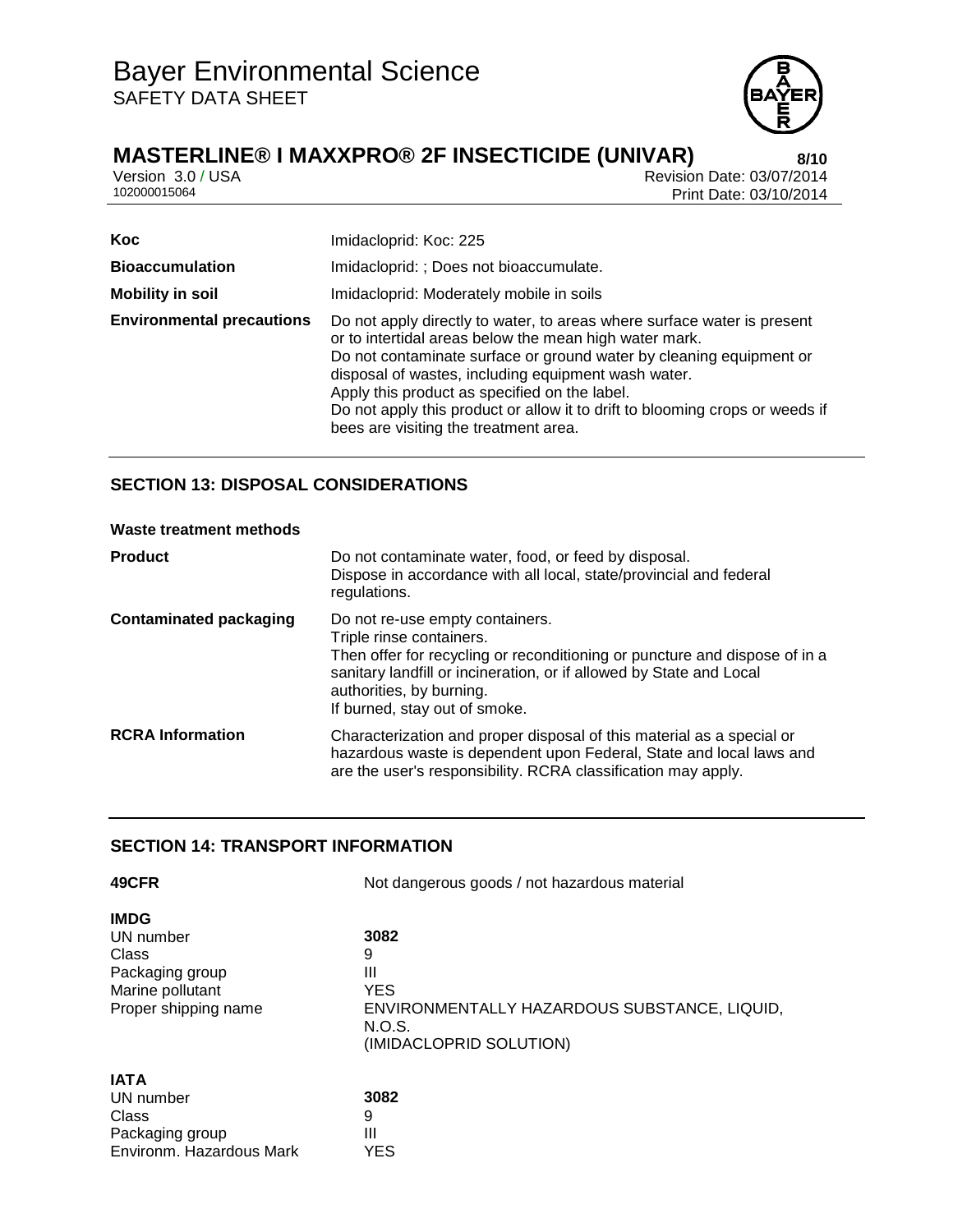

Version 3.0 / USA Revision Date: 03/07/2014<br>102000015064<br>Print Date: 03/10/2014 Print Date: 03/10/2014

Proper shipping name ENVIRONMENTALLY HAZARDOUS SUBSTANCE, LIQUID, N.O.S. (IMIDACLOPRID SOLUTION )

This transportation information is not intended to convey all specific regulatory information relating to this product. It does not address regulatory variations due to package size or special transportation requirements.

## **SECTION 15: REGULATORY INFORMATION**

**EPA Registration No.** 432-1331-73748 **US Federal Regulations TSCA list** Glycerine 56-81-5 **US. Toxic Substances Control Act (TSCA) Section 12(b) Export Notification (40 CFR 707, Subpt D)** None. **SARA Title III - Section 302 - Notification and Information** None. **SARA Title III - Section 313 - Toxic Chemical Release Reporting** None. **US States Regulatory Reporting CA Prop65** This product does not contain any substances known to the State of California to cause cancer. This product does not contain any substances known to the State of California to cause reproductive harm. **US State Right-To-Know Ingredients** Glycerine MN 56-81-5 **Canadian Regulations Canadian Domestic Substance List** Glycerine 56-81-5 **Environmental CERCLA** None. **Clean Water Section 307 Priority Pollutants** None. **Safe Drinking Water Act Maximum Contaminant Levels** None. **International Regulations European Inventory of Existing Commercial Substances (EINECS)**

Glycerine 56-81-5

## **EPA/FIFRA Information:**

This chemical is a pesticide product registered by the Environmental Protection Agency and is subject to certain labeling requirements under federal pesticide law. These requirements differ from the classification